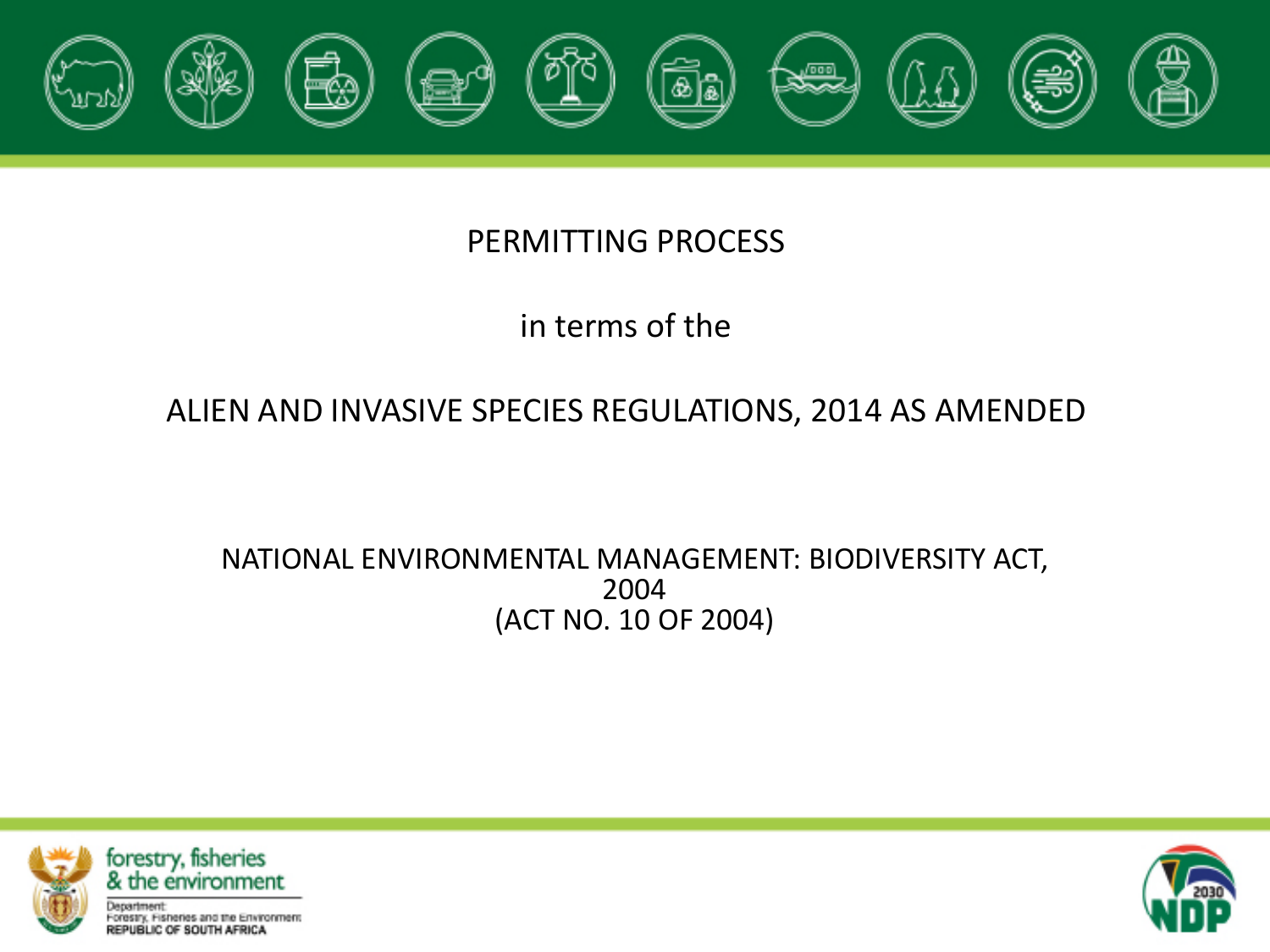

- NEMBA: AIS Regulations
- Why are permits issued?
- Restricted activities
- Risk Assessments
- **Alien Species Permit Application Process**
- The Prescribed Fees For Lodging An Application





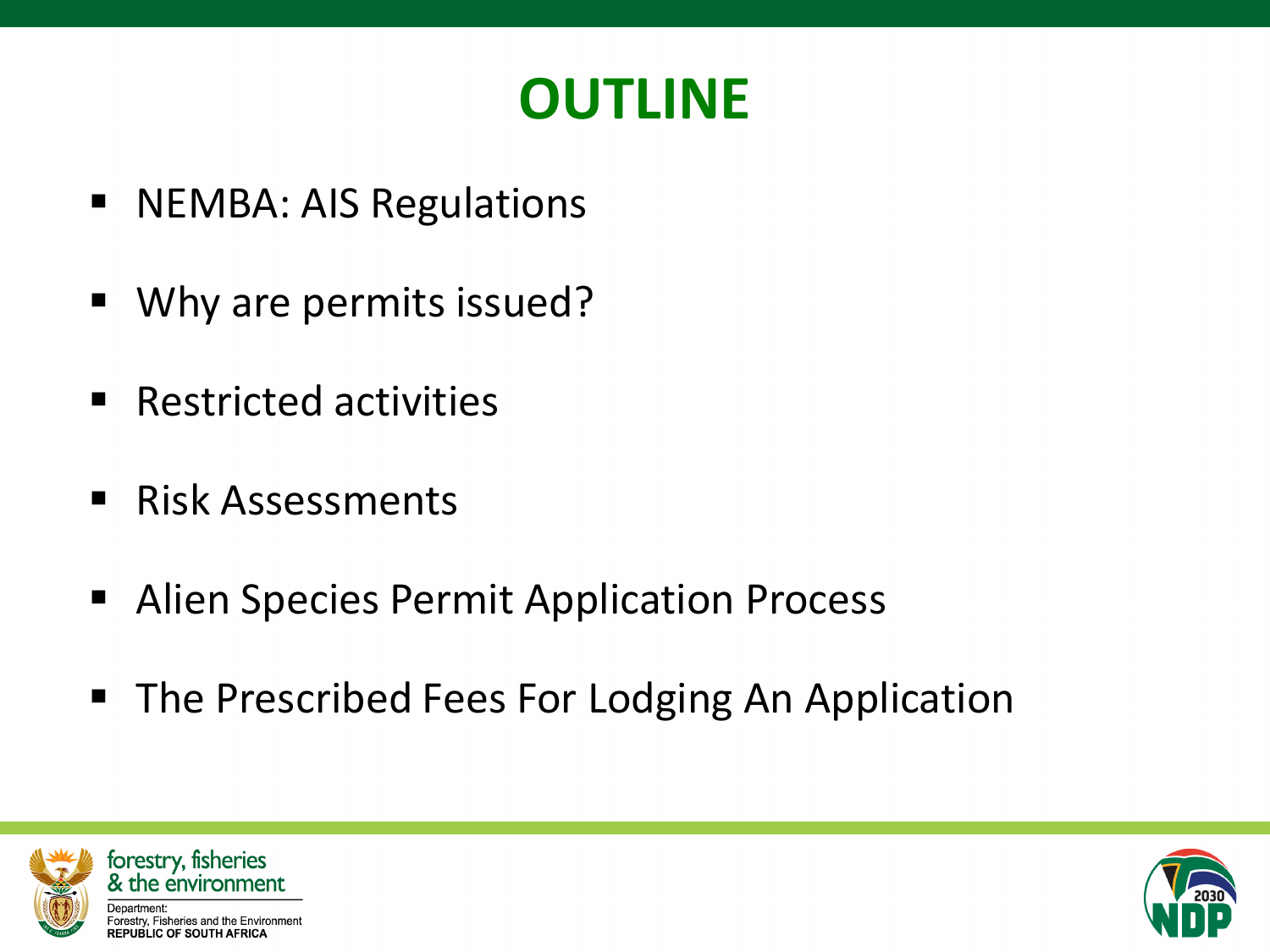### **THE ALIEN AND INVASIVE SPECIES REGULATIONS, 2014, as amended**

 The Department of Forestry, Fisheries & the Environment (DFFE) published the NEMBA: AIS Regulations on 1 August 2014.

■ The Regulations came into force on 1 October 2014.

### **PURPOSE OF THESE REGULATIONS:**

- to prevent the illegal introduction of alien and potential invasive species into the country.
- to regulate listed invasive species and potential invasive species within the country.





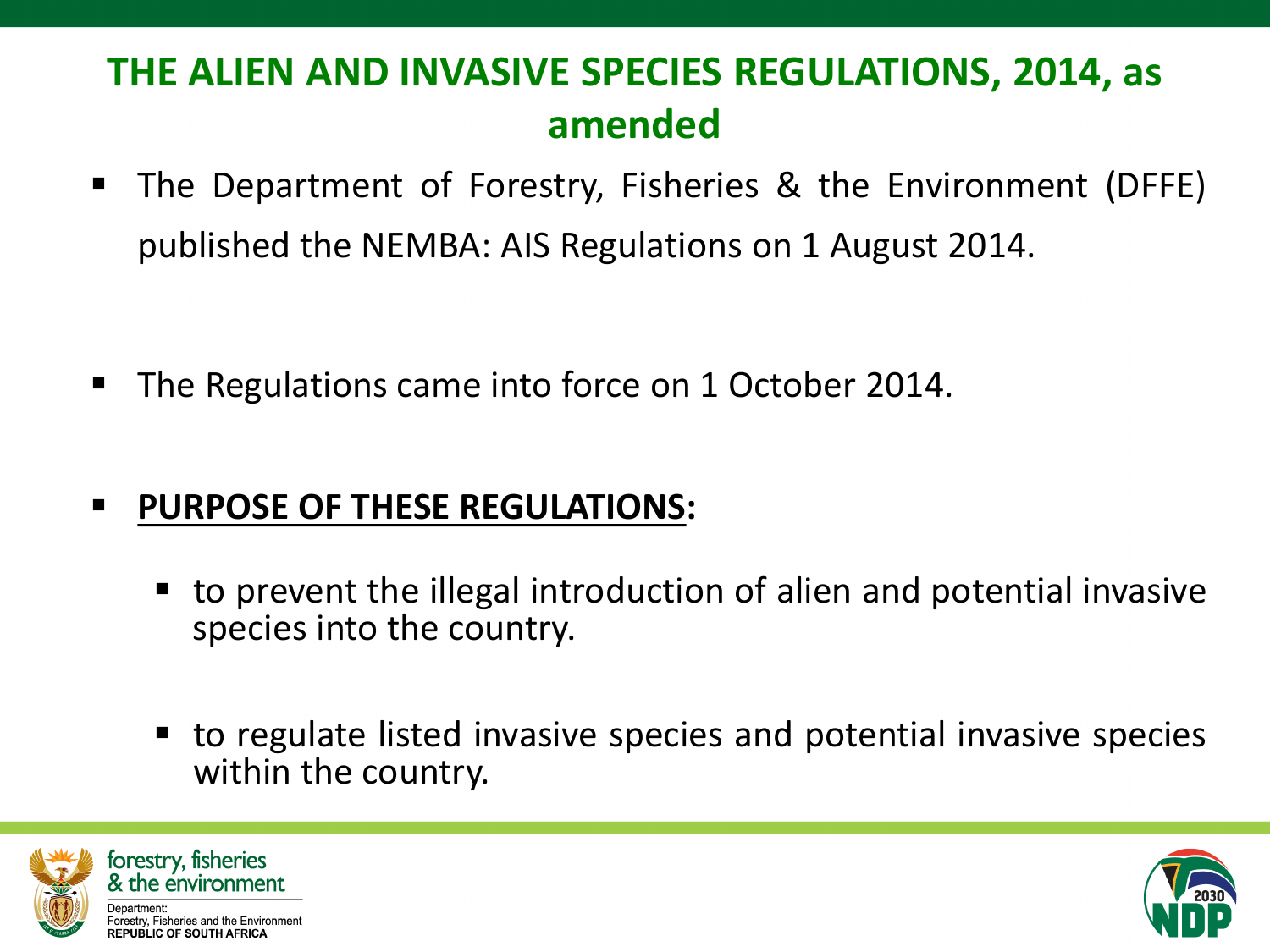# **WHY ARE PERMITS ISSUED?**

# **Regulate invasives inside South Africa**

To regulate Category 2 invasive species within the country.

# **Regulate imports**

To regulate the import of alien and listed invasive species coming into the country.



forestry, fisheries & the environment orestry, Fisheries and the Environment

**REPUBLIC OF SOUTH AFRICA** 

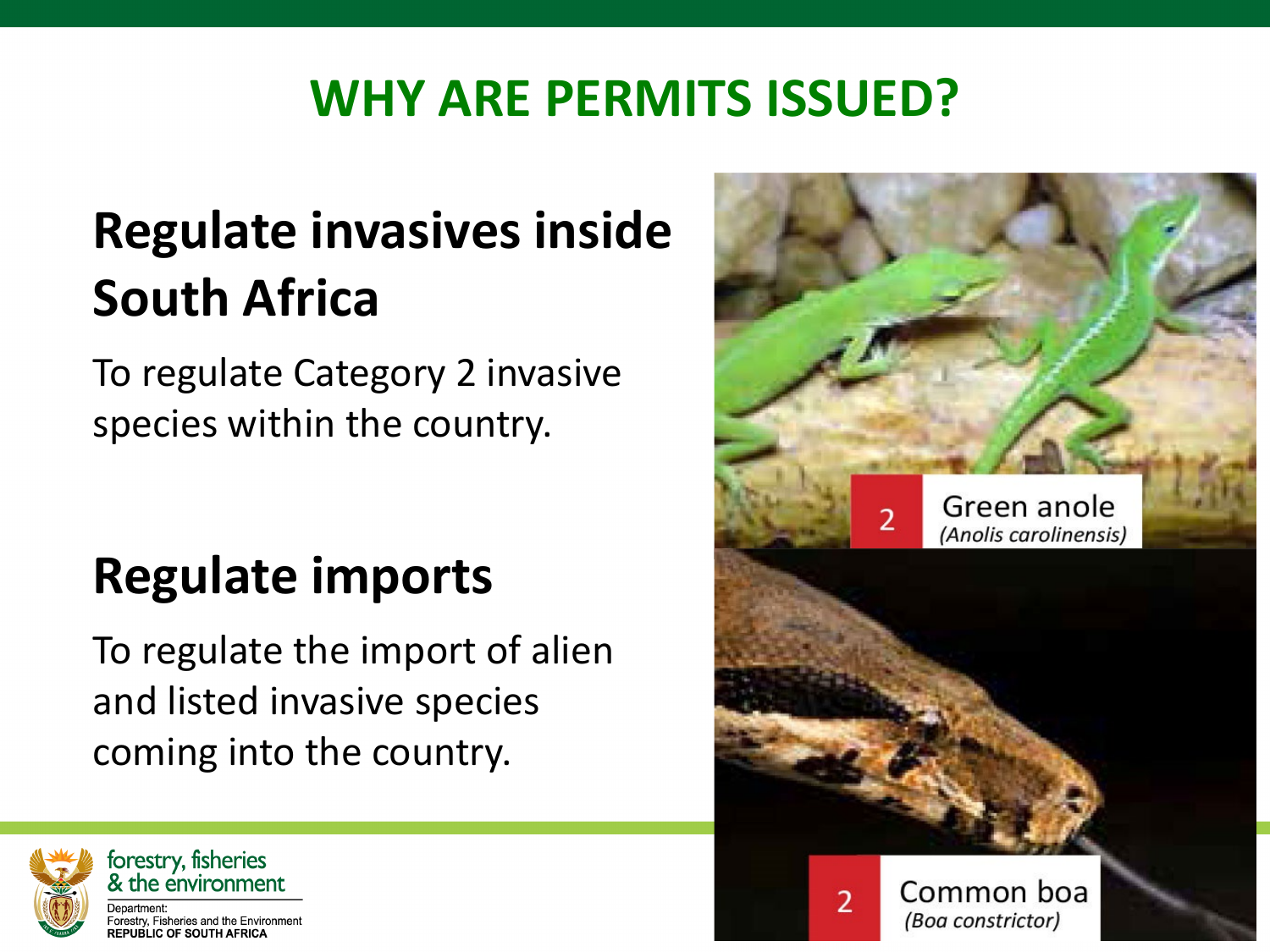# **WHAT PERMITS ARE ISSUED?**

- **The Issuing Authority issues permits for:** 
	- The carrying out of a **restricted activity** involving a specimen of an alien or a listed invasive species.
- Research purposes





**REPUBLIC OF SOUTH AFRICA**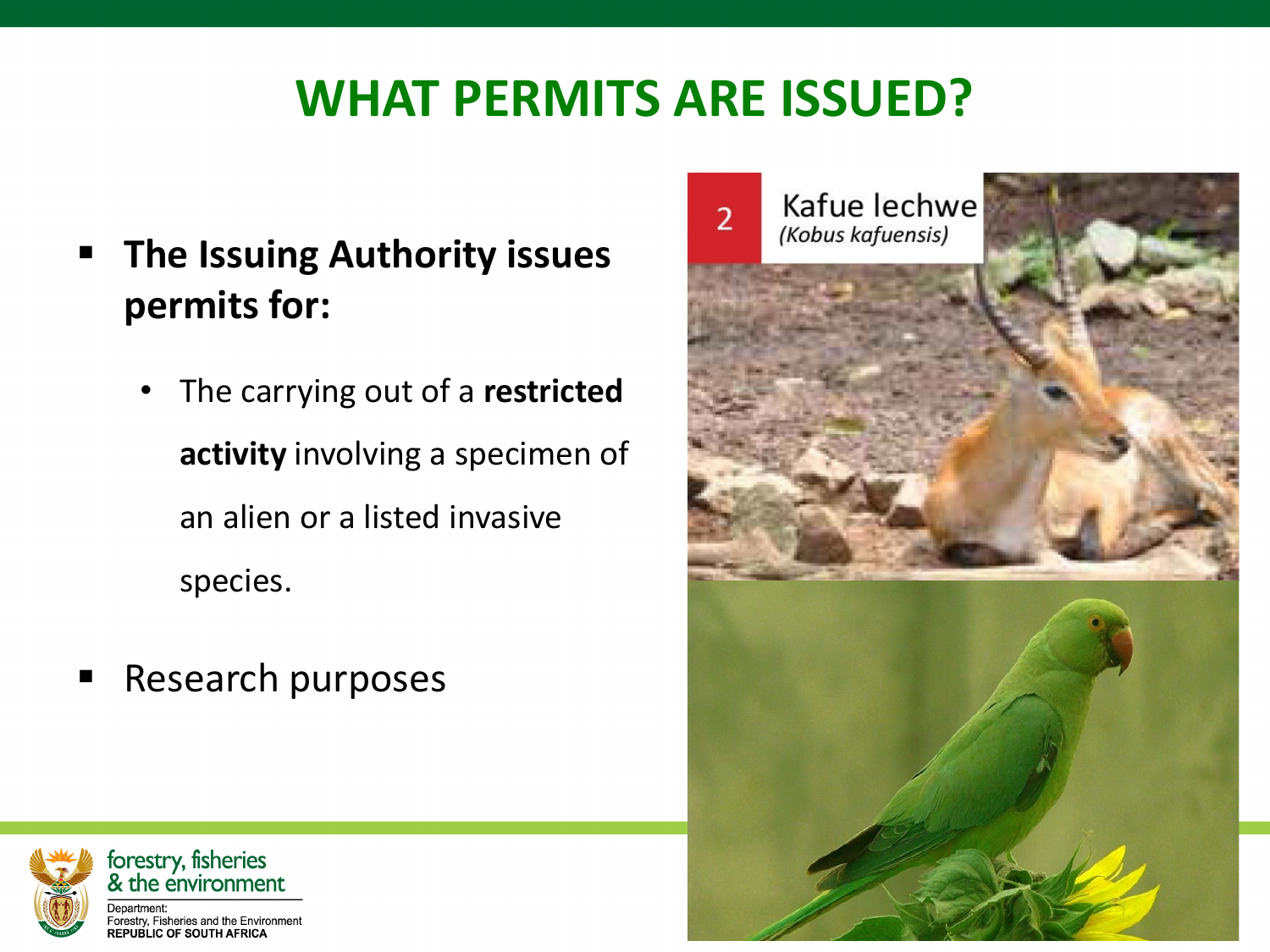### **RESTRICTED ACTIVITIES**

| <b>Restricted Activities as defined in the Act</b>                                                                                                                                       | <b>Category 1a</b> | Category 1b | <b>Category 2</b>  | <b>Category 3</b> |
|------------------------------------------------------------------------------------------------------------------------------------------------------------------------------------------|--------------------|-------------|--------------------|-------------------|
| Importing into the Republic, including<br>introducing from the sea, any specimen of<br>a listed invasive species.                                                                        | Prohibited         | Prohibited  | Permit<br>Required | Prohibited        |
| Having in possession or exercising physical<br>control over any specimen of a listed<br>invasive species.                                                                                | Exempted           | Exempted    | Permit<br>Required | Exempted          |
| Growing, breeding or in any other way<br>propagating any specimen of a listed<br>invasive species, or causing it to multiply.                                                            | Prohibited         | Prohibited  | Permit<br>Required | Prohibited        |
| otherwise<br>Conveying,<br>moving<br>or<br>translocating any specimen of<br>listed<br>a<br>invasive species.                                                                             | Prohibited         | Prohibited  | Permit<br>Required | Prohibited        |
| Selling or otherwise trading in, buying,<br>receiving, giving, donating or accepting as a<br>gift, or in any way acquiring or disposing of<br>any specimen of a listed invasive species. | Prohibited         | Prohibited  | Permit<br>Required | Prohibited        |



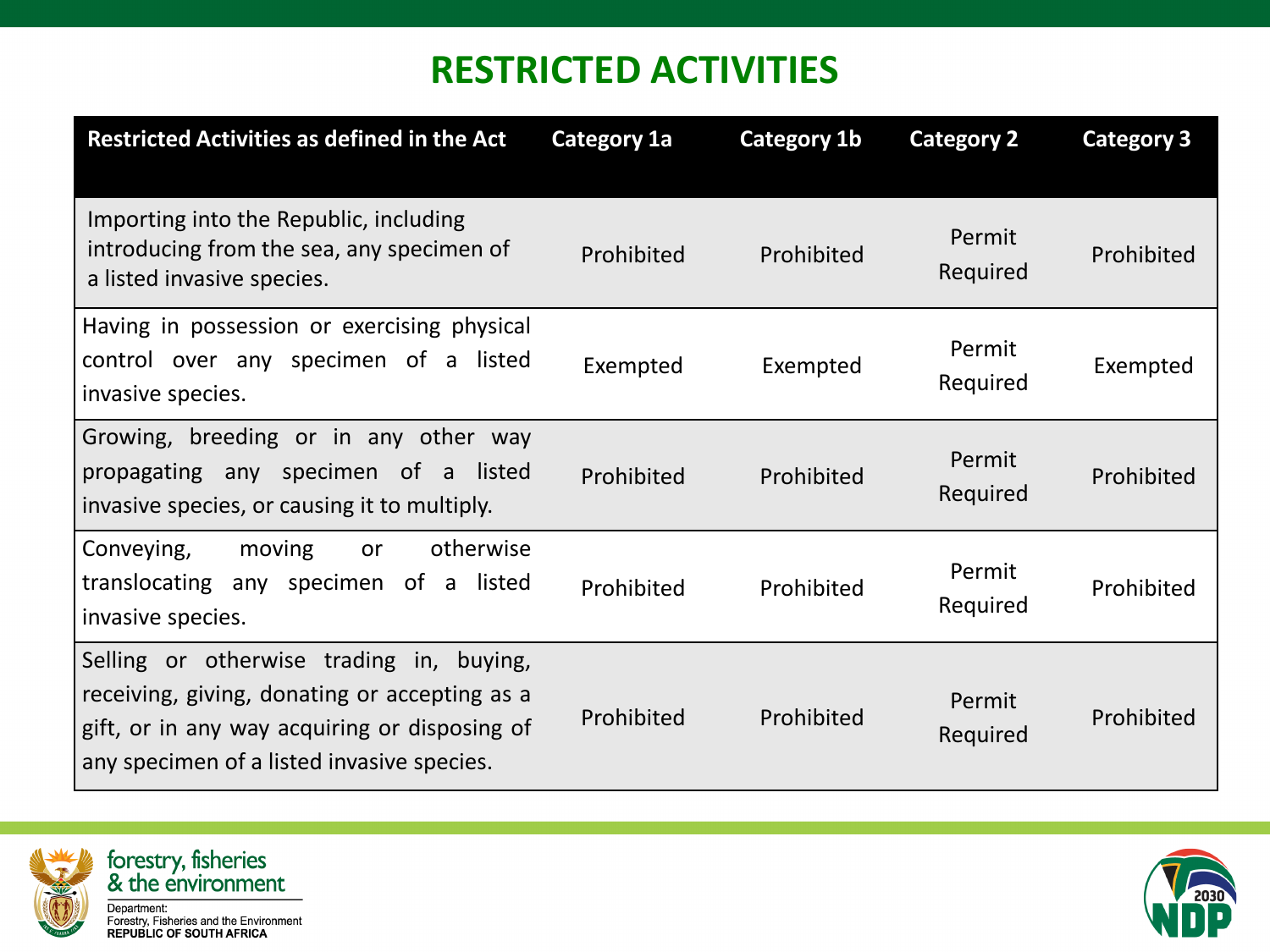| <b>Restricted Activities as defined in Regulation 6</b>                                                                                                                                                                                                                                                                                                                                    | <b>Category 1a</b> | <b>Category 1b</b> | <b>Category 2</b> | <b>Category 3</b> |
|--------------------------------------------------------------------------------------------------------------------------------------------------------------------------------------------------------------------------------------------------------------------------------------------------------------------------------------------------------------------------------------------|--------------------|--------------------|-------------------|-------------------|
| Spreading or allowing the spread of any specimen of a<br>listed invasive species.                                                                                                                                                                                                                                                                                                          | Prohibited         | Prohibited         | Permit Required   | Prohibited        |
| Releasing any specimen of a listed invasive species.                                                                                                                                                                                                                                                                                                                                       | Prohibited         | Prohibited         | Permit Required   | Prohibited        |
| The transfer or release of a specimen of a listed invasive<br>fresh-water species from one discrete catchment system<br>in which it occurs, to another discrete catchment system<br>in which it does not occur; or, from within a part of a<br>discrete catchment system where it does occur to<br>another part where it does not occur as a result of a<br>natural or artificial barrier. | Prohibited         | Prohibited         | Permit Required   | Prohibited        |
| Discharging of or disposing into any waterway or the<br>ocean, water from an aquarium, tank or other receptacle<br>that has been used to keep a specimen of an alien or a<br>listed invasive species.                                                                                                                                                                                      | Prohibited         | Prohibited         | Permit Required   | Prohibited        |
| Catch and release of a specimen of a listed invasive<br>fish<br>fresh-water<br>listed<br>invasive<br>fresh-water<br>or<br>invertebrate species.                                                                                                                                                                                                                                            | Prohibited         | See Notice 3       | See Notice 3      | See Notice 3      |
| The introduction of a specimen of an alien or a listed<br>invasive species to off-shore islands.                                                                                                                                                                                                                                                                                           | Prohibited         | Prohibited         | Prohibited        | Prohibited        |
| The release of a specimen of a listed invasive fresh-<br>water fish species, or of a listed invasive fresh-water<br>invertebrate species, into a discrete catchment system<br>in which it already occurs.                                                                                                                                                                                  | See Notice 3       | See Notice 3       | See Notice 3      | See Notice 3      |





Department:<br>Department:<br>Forestry, Fisheries and the Environment<br>REPUBLIC OF SOUTH AFRICA

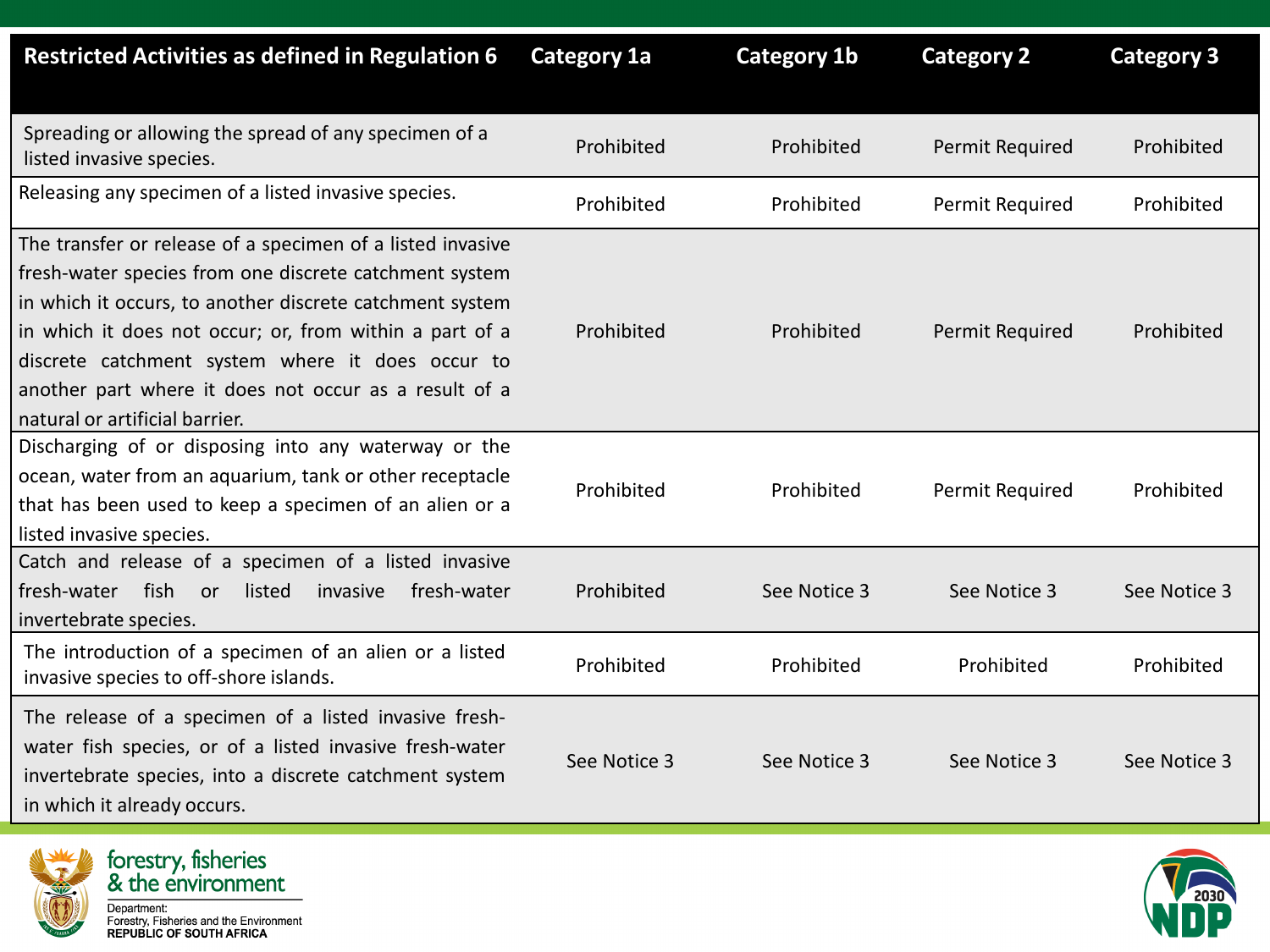## **SPECIES THAT NEED PERMITS?**







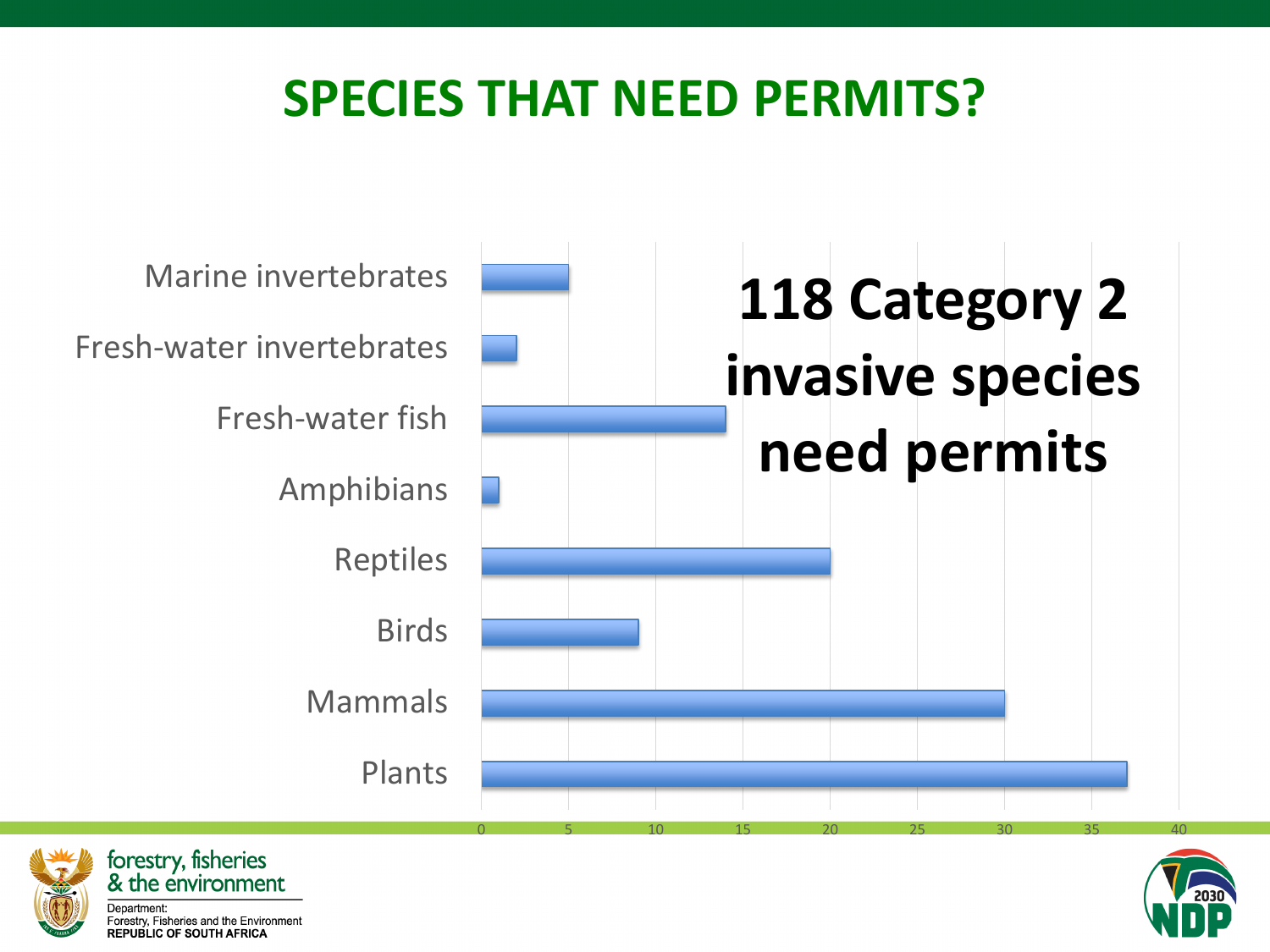### **RISK ASSESSMENTS**

#### **16. Risk assessment framework**

16(1) A risk assessment undertaken for an application for an import permit for an alien species, or for the growing, breeding or in any other way propagating or causing to multiply a listed invasive species (Comprehensive Risk Assessment undertaken by a Risk Assessment Practitioner)

16(5) A risk assessment undertaken for an application for a permit to undertake any other restricted activity not mentioned in regulation 16(1) (Guideline of Information Required which can be submitted by the applicant)





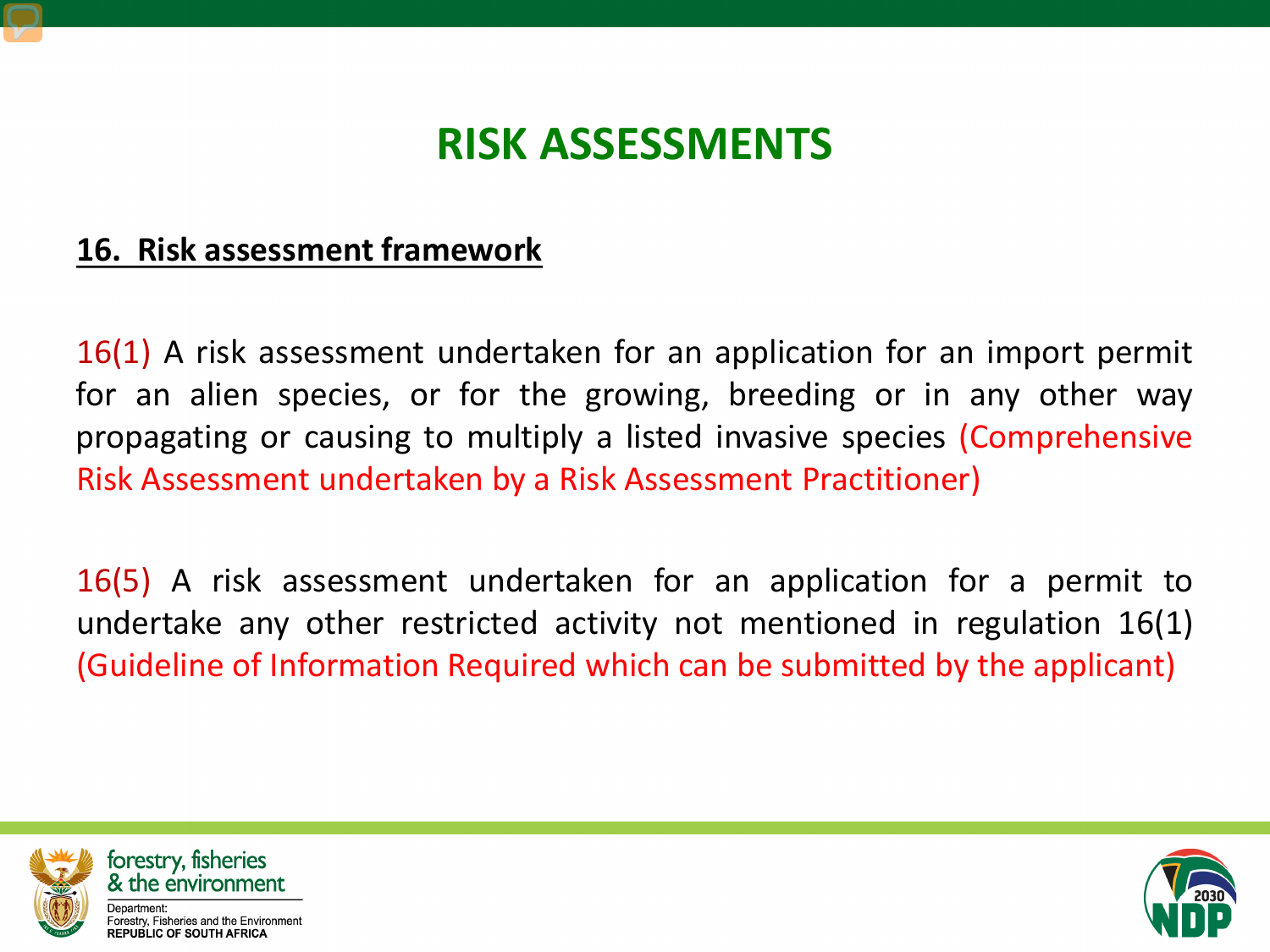### **ALIEN SPECIES PERMIT APPLICATION PROCESS**







Forestry, Fisheries and the Environment<br>REPUBLIC OF SOUTH AFRICA

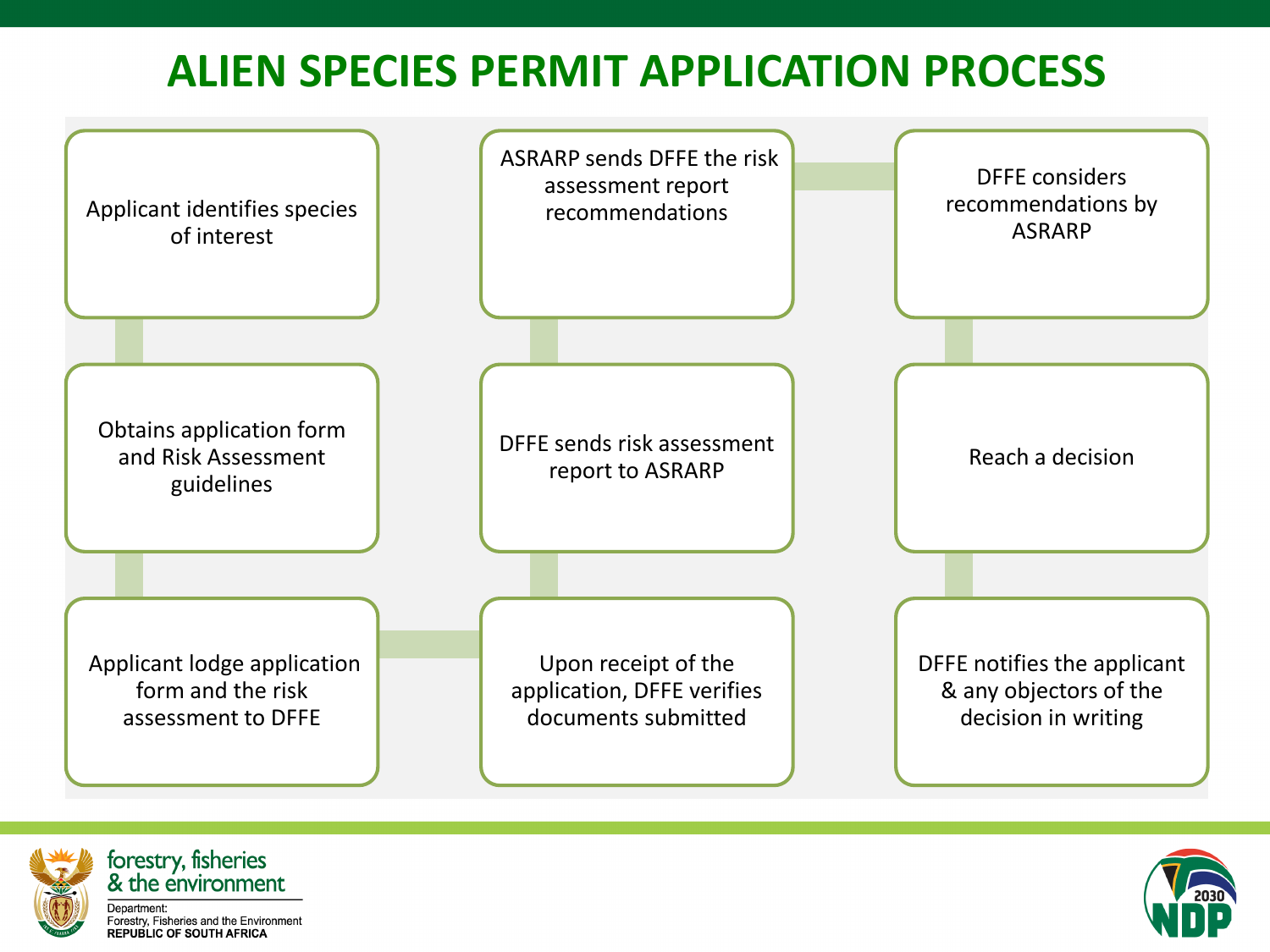### **THE PRESCRIBED FEES FOR LODGING AN APPLICATION**

- **Import into the Republic** R200 per species
- **All restricted activities -** R100 per species
- **Renewal of permit R50 per** species

**Appeals -** R50 per species